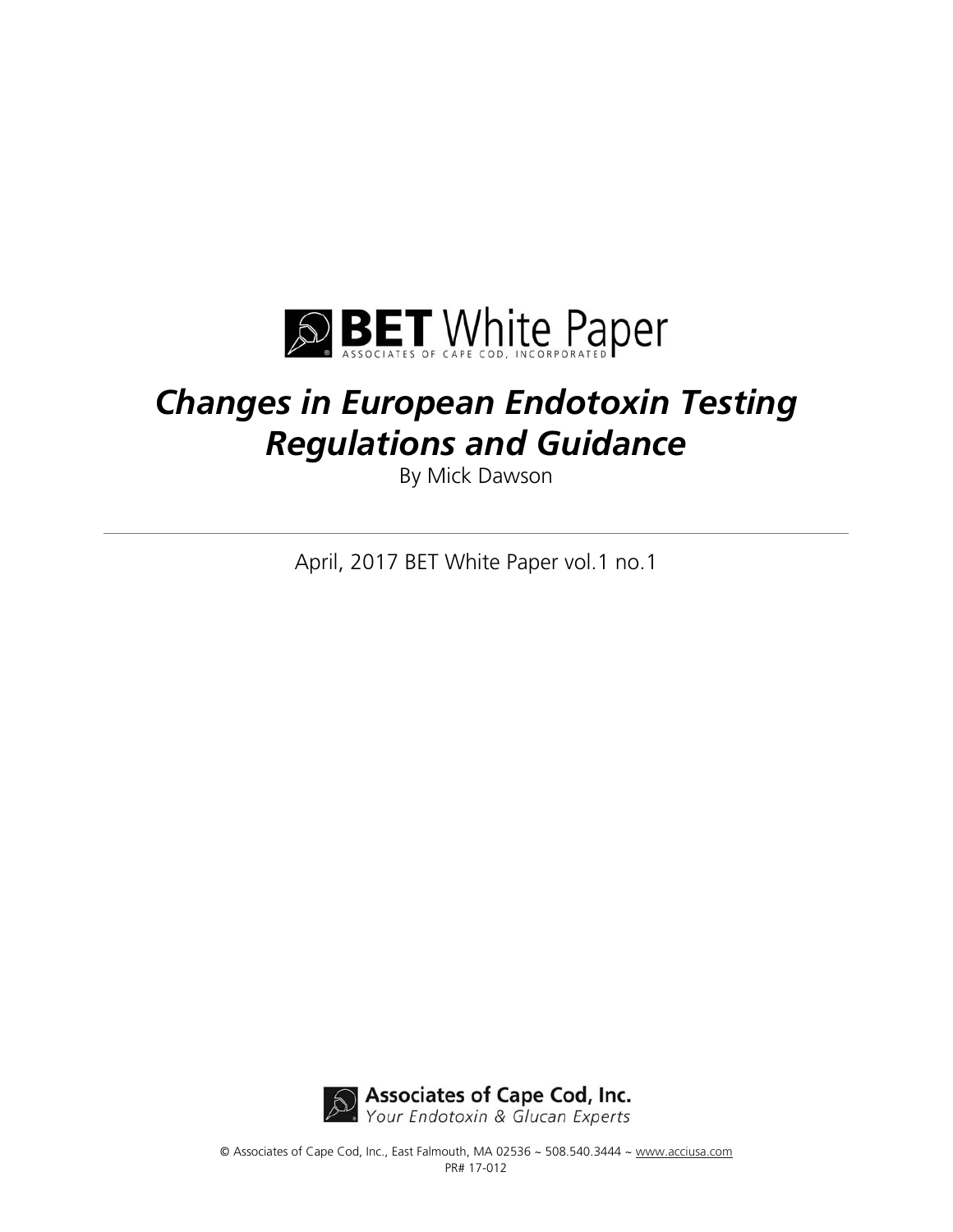

#### **Introduction**

Between 2014 and 2016 the European Pharmacopoeia Commission announced changes regarding endotoxin testing. First, in late 2014 and early 2015 the Commission issued a new policy on bacterial endotoxin testing. Second, in October 2014 planned revisions were published to the European Pharmacopoeia (Ph. Eur.) informational chapter *Guidelines for Using the Test for Bacterial Endotoxins (5.1.10)*. These two documents and their significance are discussed in turn below. In addition, minor changes regarding endotoxins are being made to the Ph. Eur. monograph *on Substances for Pharmaceutical Use.* These changes have significant implications for endotoxin testing of some products being distributed in the European market. They became effective in mid-2016.

**IMPORTANT:** *The information in this article summarizes information given in regulatory documents. It is not intended to be, and it should not be used as a substitute for the original documents. Decisions and actions should be based upon a clear understanding of the original regulations, guidance documents and pharmacopeial chapters, not on this article.*

## **New Policy on Bacterial Endotoxin Testing**

The most important point in the policy is that most new monographs, including those for parenteral products or substances, will not include a requirement for the bacterial endotoxins test (BET) or an endotoxin specification. The policy was announced in September 2014 when the European Pharmacopoeia Commission published the first version of the policy, which was titled *Bacterial endotoxins Ph. Eur. policy for substances for pharmaceutical use* 1 . It was revised somewhat in February 2015 in a document with a modified title: *European Pharmacopoeia policy on bacterial endotoxins in substances for pharmaceutical use* 2 . While a number of changes were made in the February 2015 version, the essentials of the policy remain. The key elements of the new policy are as follows:

- 1. New monographs for substances for pharmaceutical use will generally not include a requirement for the bacterial endotoxins test (BET). A requirement for a BET will only be included in monographs in specific cases, such as when a particular sample preparation or test method has to be used. Instead of specifying the BET in each future monograph, the requirement for a BET will be addressed globally by two general monographs in the European Pharmacopoeia. *One is Substances for pharmaceutical use* (2034), which requires compliance with BET for substances offered as a bacterial endotoxin-free grade. Manufacturers will have to refer to this monograph to determine whether a bacterial endotoxins test is required. (Changes to the *Substances for pharmaceutical use* monograph are discussed below.) The other monograph, *Parenteral preparations* (0520), clearly states that pharmaceutical preparations that are to be used parenterally shall comply with the BET.
- 2. In addition to not including a requirement for the BET, most new monographs for substances for pharmaceutical use will not include an endotoxin limit specification either. Manufacturers will be responsible for determining the limit used in endotoxin tests based on consideration of the use of the substance, including the route of administration and patient population, the dose of the product, manufacturing process capability and any other considerations raised by the competent authority. The policy refers to Ph. Eur. chapter *Guidelines for Using the Test for Bacterial Endotoxins* (5.1.10.) for calculation of endotoxin limits. The inclusion of manufacturing process capability in the considerations for setting limits suggests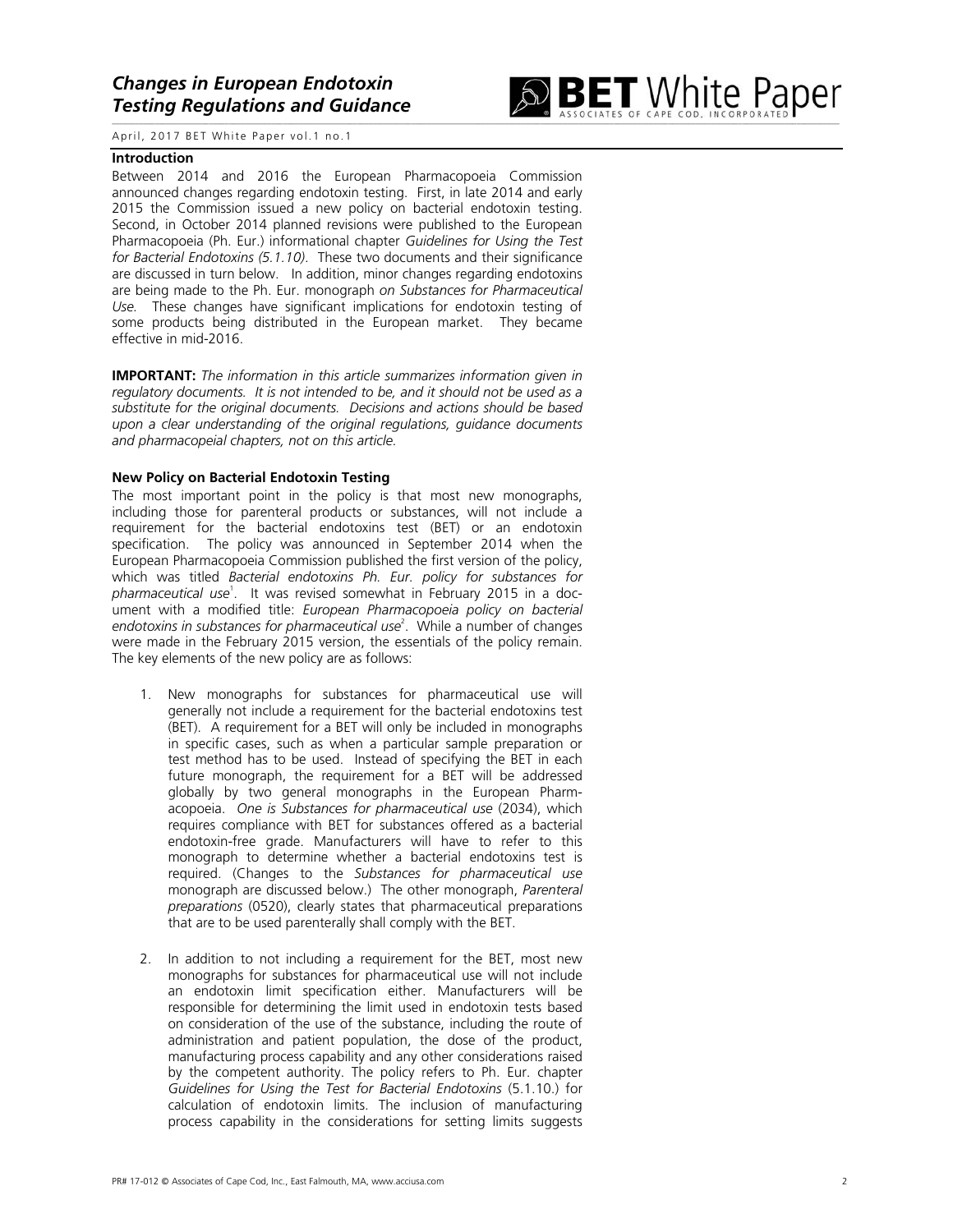

that endotoxin limits should be set as low as reasonably possible; not just as low as they need to be based on the calculation.

The policy only applies to new monographs. The requirement for a BET and current endotoxin limits are retained in existing monographs for substances for pharmaceutical use.

The new policy explicitly places responsibility on manufacturers. In order to determine the need for, and the numerical value of, endotoxin limits for substances for pharmaceutical use, manufacturers will need to have a thorough understanding of the types of substance or product for which a BET is required and of the principles involved in setting endotoxin limits.

The final (February 2015) version of the policy noted that the requirements for a BET apply to the finished product, as is specified in the monograph, *Parenteral preparations* (0520). To achieve this, the manufacturer can use substances that comply with the BET and/or demonstrate (i.e. validate) that the process includes a procedure for the removal of endotoxin.

## **Caution Regarding Interpretation of the Policy**

It is important to remember that the ultimate goal of endotoxin testing is to assure that a patient does not receive a pyrogenic dose of endotoxin when given the maximum dose of the finished dosage form of a parenterally administered therapeutic substance. Consequently, the sum of any endotoxin in the various components of that dosage form must not exceed the endotoxin limit.

Substances for pharmaceutical use are defined in the monograph on the subject as any organic or inorganic substances that are used as active substances or excipients for the production of medicinal products for human or veterinary use. That is, it includes all of the components of the finished dosage form. Both the new policy on bacterial endotoxins and the monograph on Substances for pharmaceutical use refer to chapter 5.1.10. Guidelines for Using the Test for Bacterial Endotoxins the calculation of endotoxin limits. If the endotoxin limit calculation given in 5.1.10 is applied to each of the components of a pharmaceutical formulation in turn, the individual components might each meet an endotoxin limit calculated as specified in the chapter 5.1.10. Guidelines. However, if two or more of those components (whether active substance or excipient) contain sufficient endotoxin, the complete formulation could fail to meet the endotoxin specification for the product. This point is made in the new section 2-4 in the Ph. Eur. Guidelines chapter 5.1.10 (which is discussed below) and is also alluded to in the United States Food and Drug Administration (FDA) Guidance on Pyrogen and Endotoxins Testing: Questions and Answers<sup>3</sup>. In order to assure that the combined components of the formulation do not cause the endotoxin limit of the finished drug product to be exceeded, the endotoxin limit for the finished dosage form must be divided between the various components. Consequently, the limits for the components will be lower than limits calculated as if each component were to be administered alone. A description of how to assign endotoxin limits to each of the components of a product is beyond the scope of this article and is addressed elsewhere<sup>4</sup>.

## **Revisions to Ph. Eur. chapter 5.1.10. Guidelines for Using the Test for Bacterial Endotoxins**

In the October 2014 issue of Pharmeuropa, the European Pharmacopoeia Commission published revisions to the informational chapter *Guidelines for Using the Test for Bacterial Endotoxins* (5.1.10.) 5 . Perhaps the most significant change is the inclusion of a new section 2-4 titled *Considerations When Establishing an Endotoxin Limit for a Specific Substance or Product*. This has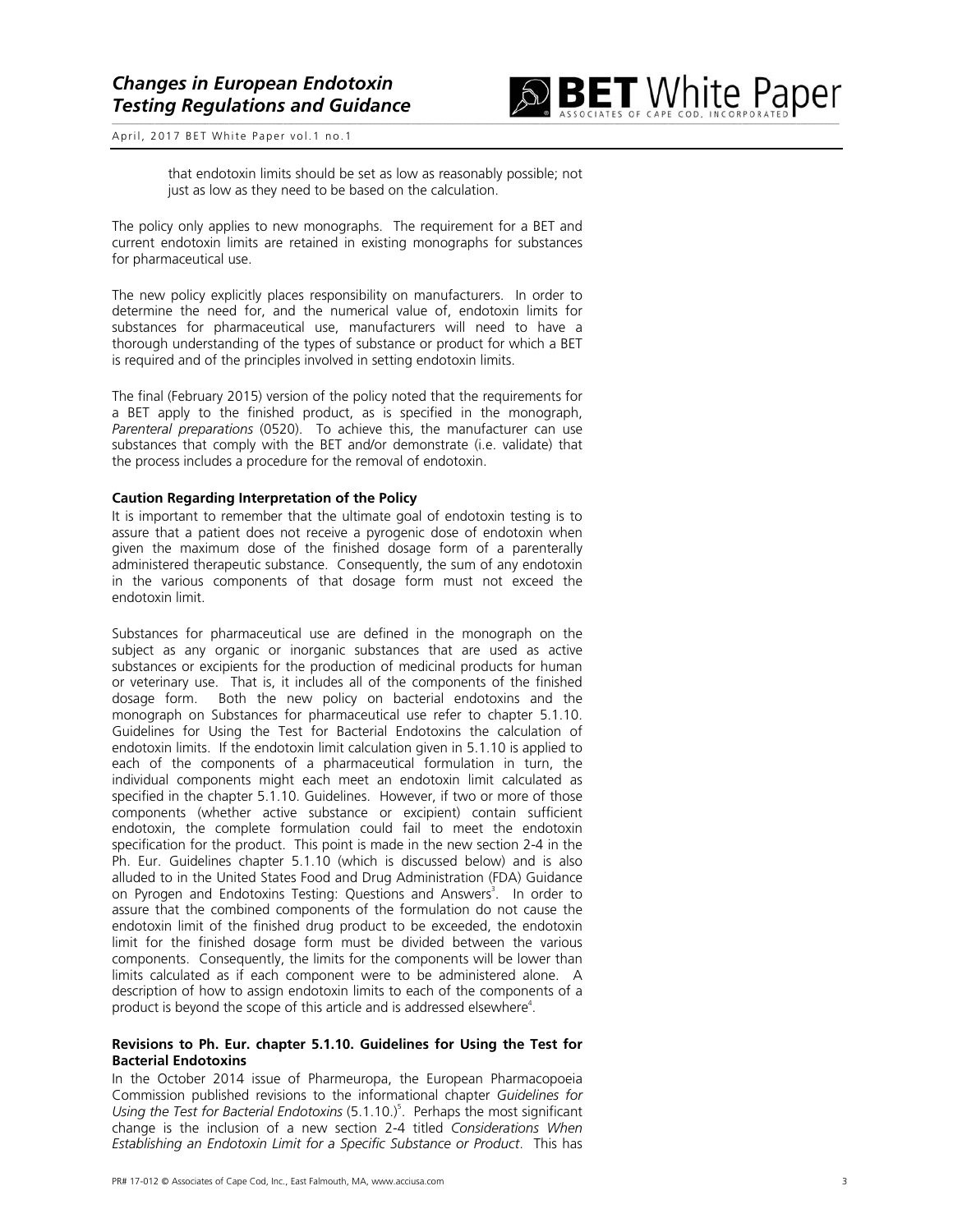

been added to provide guidance in light of the new policy on endotoxin testing discussed above. The considerations are addressed under the following headings: Calculated endotoxin limit; Process capability; Additional safety requirements; and Formulation of the product. This last section addresses the potential for contributions of endotoxin by the various product components.

The revised chapter includes a new section 3 titled *Risk Assessment*. This section recommends consideration of a number of potential risks, including the potential for contamination by pyrogens other than endotoxin. In both this section and in the introduction to the chapter, the point is made that absence of bacterial endotoxins in a substance or product implies the absence of other pyrogens with the proviso that the presence of non-endotoxin pyrogenic substances can be ruled out. Section 3 recommends using the monocyte-activation test (MAT, Ph. Eur. chapter 2.6.30) to rule out the presence of non-endotoxin pyrogens at release or during development of the production process. Repeating the monocyte-activation test is recommended if any changes are made that could influence the quality of the product regarding pyrogenicity.

Other factors recommended for consideration in the risk assessment are: the nature of the production process; bioburden, particularly the potential presence of gram-positive bacteria and fungi as contaminants; the capability of the downstream process to remove bacterial endotoxin; safety, including the target population and the route of administration of the product; and the stability of the sample, particularly whether storage and handling of the test sample affects the ability to detect endotoxins.

Another addition to the revised chapter is a new section 12, *Tests for Pyrogenicity in Individual Monographs*. This states that monographs for parenteral products that may contain toxic amounts of pyrogenic substances require either a BET or a MAT. The rabbit pyrogen test is to be used when justified and authorized, and when the BET or the MAT cannot be validated.

The former section 12, *Use of a Different Bacterial Endotoxin Test from that Prescribed in the Monograph* has been replaced by section 13, *Replacement of Methods Prescribed in Monographs*. This includes sub-sections that address (1) replacement of one pharmacopoeial method by another (which includes a statement that the MAT is primarily intended as a replacement of the rabbit pyrogen test) and (2) replacement of a pharmacopoeial method by an alternative method. The second subsection mentions the recombinant factor C test as an example of an alternative method, which must be validated as such under the provisions for replacing a pharmacopoeial test described in the General Notices section of the Ph. Eur. This does not represent a change because the provision for replacing a pharmacopoeial test with a suitable, validated alternative method has long been part of the General Notices in the Ph. Eur.

#### **Ph. Eur. Monograph on Substances for Pharmaceutical Use**

As was noted in the introduction, in concert with the publication of the new policy and the changes to the Guidelines on the BET, minor changes were made to the monograph on *Substances for Pharmaceutical Use* 6 .

Under the heading *Bacterial Endotoxins (2.6.14),* the first sentence now reads (new text indicated with underline), "If offered as a bacterial endotoxin-free grade or if intended for use in the manufacture of parenteral preparations or preparations for irrigation without a further appropriate procedure for the removal of bacterial endotoxins, the substance for pharmaceutical use complies with the test for bacterial endotoxins." This change allows that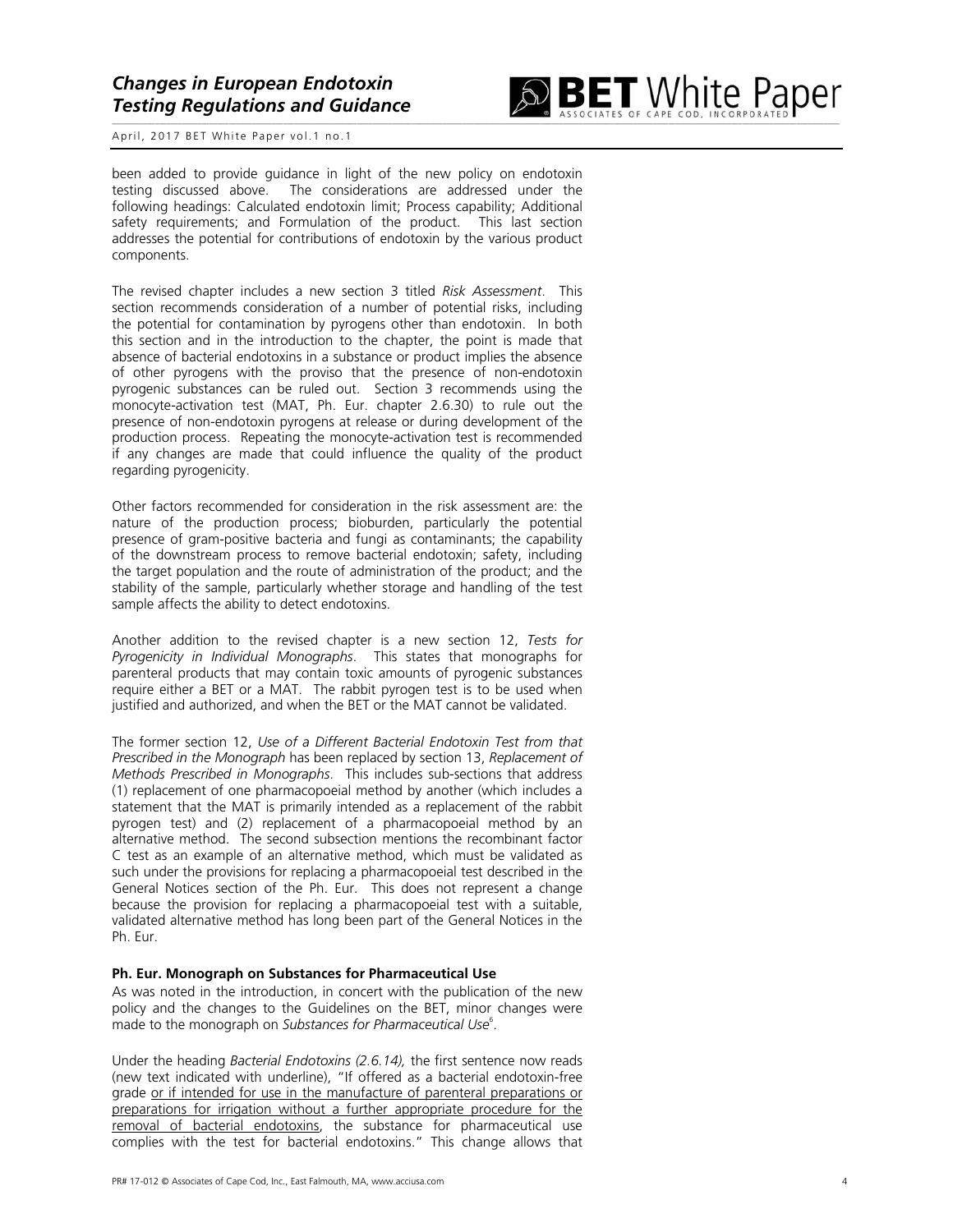

substances that are subsequently depyrogenated need not comply with the BET. In addition the second sentence is simplified to read, "The limit, when not indicated in the individual monograph, is determined in accordance with the recommendations of general chapter 5.1.10. Guidelines for using the test for bacterial endotoxins." This is consistent with the new policy as discussed above.

## **Implementation of the Changes**

Implementation of the policy is addressed in a footnote to the final (February 2015) version of the "Policy on Bacterial Endotoxins in Substances for Pharmaceutical Use," which states that the policy will be applied as soon as the revised texts of the BET Guidelines (5.1.10) and of the monograph on Substances for Pharmaceutical Use have been implemented in the European Pharmacopoeia. These revised texts were accepted at the  $152<sup>nd</sup>$  meeting of the European Pharmacopeia in June 2015 paving the way for their inclusion in the pharmacopeia. Ph. Eur. Supplement 8.8 includes the revised text for the two chapters and became effective on July 1, 2016; consequently, this is the effective date for the new policy.

# **Conclusion**

The policy on bacterial endotoxins in substances for pharmaceutical use only applies to new product monographs in the Ph. Eur.; current monographs are unaffected. Consequently, the immediate impact is limited. However, the policy marks a shift of responsibility to manufacturers for (1) determining the need to test for endotoxin in substances for pharmaceutical use and (2) for setting appropriate limits (if needed). This transfer of responsibility is consistent with a similar shift by the FDA. The withdrawal of the FDA's 1987 Guidelines on the *Limulus* amebocyte lysate test in 2011 and the subsequent publication of the FDA's Guidance on Pyrogen and Endotoxins Testing marked a change from prescriptive advice to general principles. Manufacturers are expected to take responsibility for establishing appropriate, scientifically defensible procedures and processes based on principles established in guidance documents (and in other documents that include current best practices).

In order to set endotoxin limits for substances for pharmaceutical use, as is described in the Ph. Eur. Guidelines chapter 5.1.10, it is important to know the product formulation(s) in which the substance might be used so that the potential endotoxin contributions from other components of finished dosage forms can be taken into account. Provided limits of components are appropriately set (and adhered to) and the potential for endotoxin contamination is properly controlled during manufacturing, the endotoxin concentration of the formulated product should never exceed the limit for the finished product.

## **References**

- 1. Bacterial endotoxins Ph. Eur. policy for substances for pharmaceutical use, Pharmeuropa, Useful information, September 2014, European Pharmacopoeia Commission, Strasbourg, France. https://www.edqm.eu/medias/fichiers/bacterial\_endotoxins\_ph\_eur\_policy\_for\_substa nces\_for\_pharmaceutical\_use.pdf (accessed April 24, 2017)
- 2. European Pharmacopoeia policy on bacterial endotoxins in substances for pharmaceutical use, Pharmeuropa, Useful information, September 2014 (revised February 2015), European Pharmacopoeia Commission, Strasbourg, France.http://pharmeuropa.edqm.eu/home/menupage/English/Useful%20Information/ Ph\_Eur\_policy\_for\_Pharmeuropa\_E.pdf (accessed April 24, 2017)
- 3. Guidance for Industry Pyrogen and Endotoxins Testing: Questions and Answers, US FDA, Silver Spring and Rockville, MD 2012 http://www.fda.gov/downloads/drugs/guidancecomplianceregulatoryinformation/guid ances/ucm310098.pdf (accessed April 24, 2017)